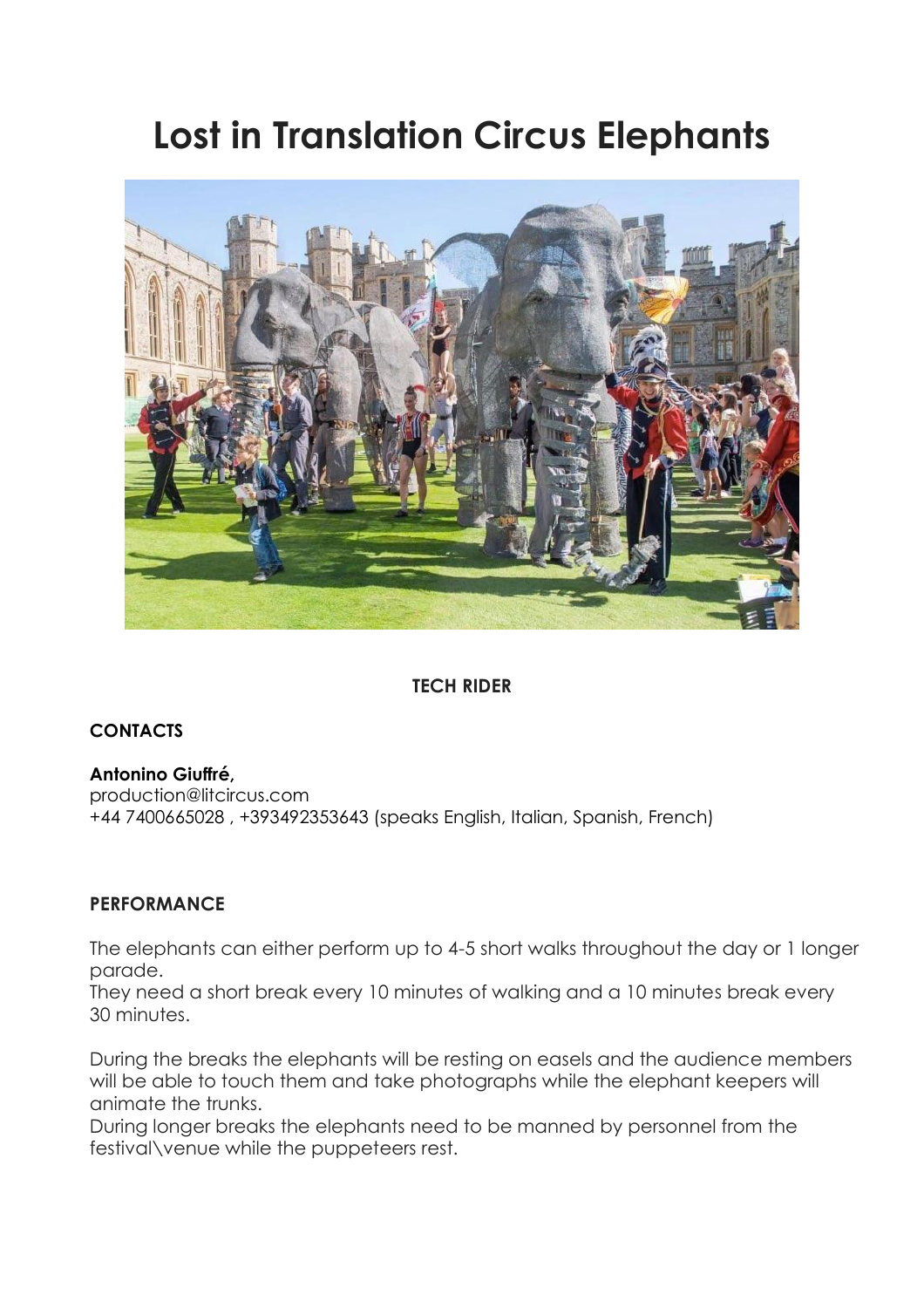## **GET IN / GET OUT:**

Each big elephant requires 1 hour to be built and dismantled.

The baby elephant is ready in 20 minutes.

Access to performing area with Luton Van required, or as close as possible to the performance area.

Warm and dry changing room for the puppeteers, as close as possible to the performing area.

#### **DIMENSIONS:**

Small elephant: 1.10 m height, 1.20 m length, 0,8 width

Big elephant: 3 m height, 5 m length (with trunk)

#### **PERFORMANCE AREA:**

The performance area should be as flat and even as possible. Please do let us know if there are obstacles of any kind.

In crowded environments the festival\venue should provide extra personnel to make sure that the path is clear.

The elephants can only climb small steps such as a low curb. Steep slopes slow them down considerably.

#### **TRAVEL**

1 van for each elephant + 1 car from\to Norwich

4 Puppeteers + 1 Tech crew for each big elephant

2 Puppeteers for the Baby Elephant.

Accommodation required for late events.

#### **PARKING**

Secure parking close to the venue for vans and car.

#### **STORAGE:**